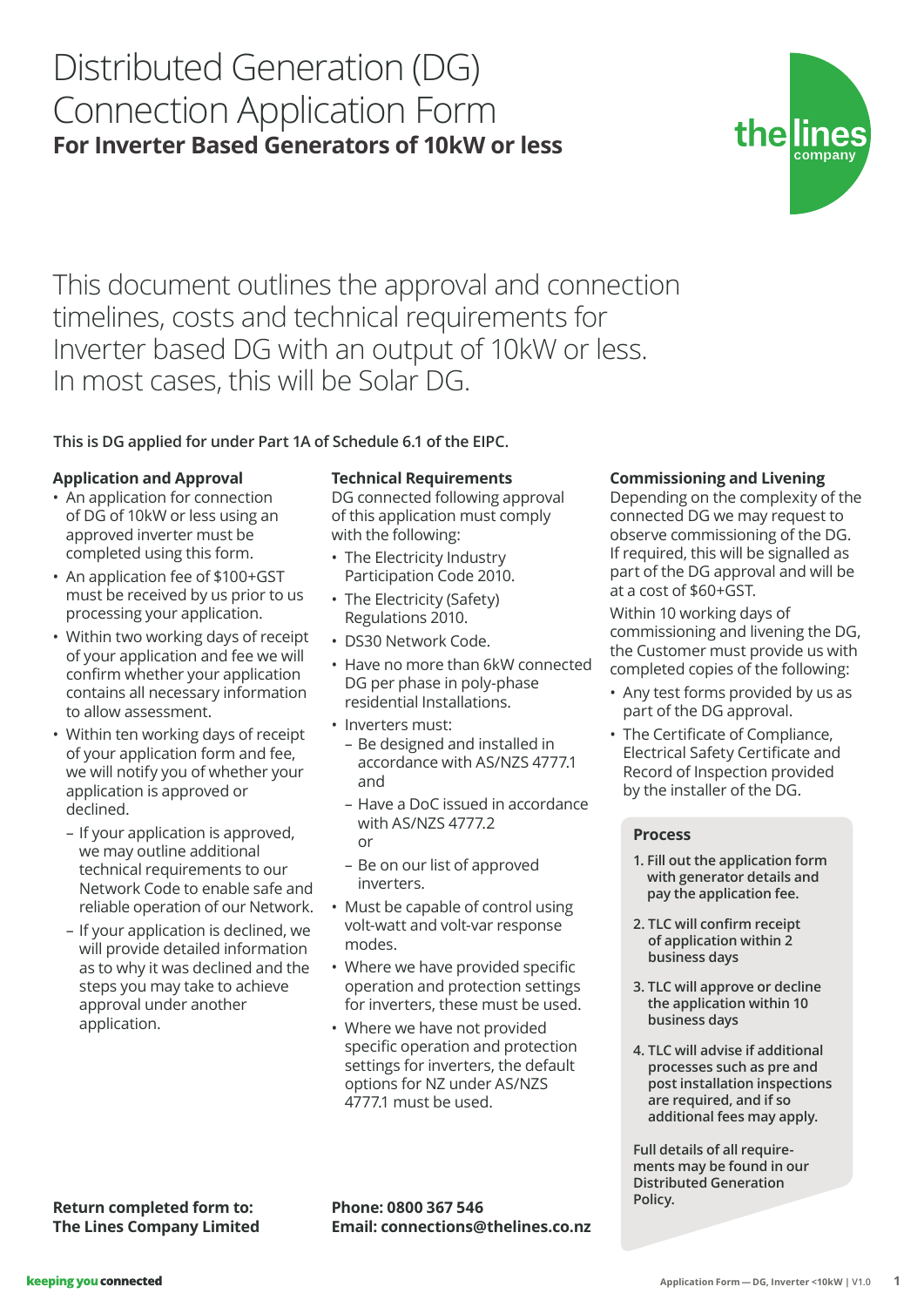# Distributed Generation (DG) Connection Application Form **For Inverter Based Generators of 10kW or less**

| <b>Return completed form to:</b><br><b>The Lines Company Limited</b>                    | Phone: 0800 367 546<br>Email: connections@thelines.co.nz |
|-----------------------------------------------------------------------------------------|----------------------------------------------------------|
| New DG application                                                                      | Change to existing DG application                        |
| <b>A. Customer Information</b><br>Name on Electricity Account:                          |                                                          |
| <b>ICP Number</b><br>(from your electricity retailer):                                  |                                                          |
| <b>Street Address:</b>                                                                  |                                                          |
| Suburb:                                                                                 |                                                          |
| City or Town:                                                                           | Postcode:                                                |
| Phone:                                                                                  |                                                          |
| <b>B. Installer Information</b><br><b>Contact Person:</b>                               |                                                          |
| Company Name:                                                                           |                                                          |
| Phone:                                                                                  |                                                          |
| Email:                                                                                  |                                                          |
| Postal Address:                                                                         |                                                          |
| City or Town:                                                                           | Postcode:                                                |
| <b>C. Billing</b><br>Please bill the<br>application/work to:                            | Installer<br>Customer                                    |
| D. Proposed start date<br>What date do you expect the<br>generator to begin operations? |                                                          |